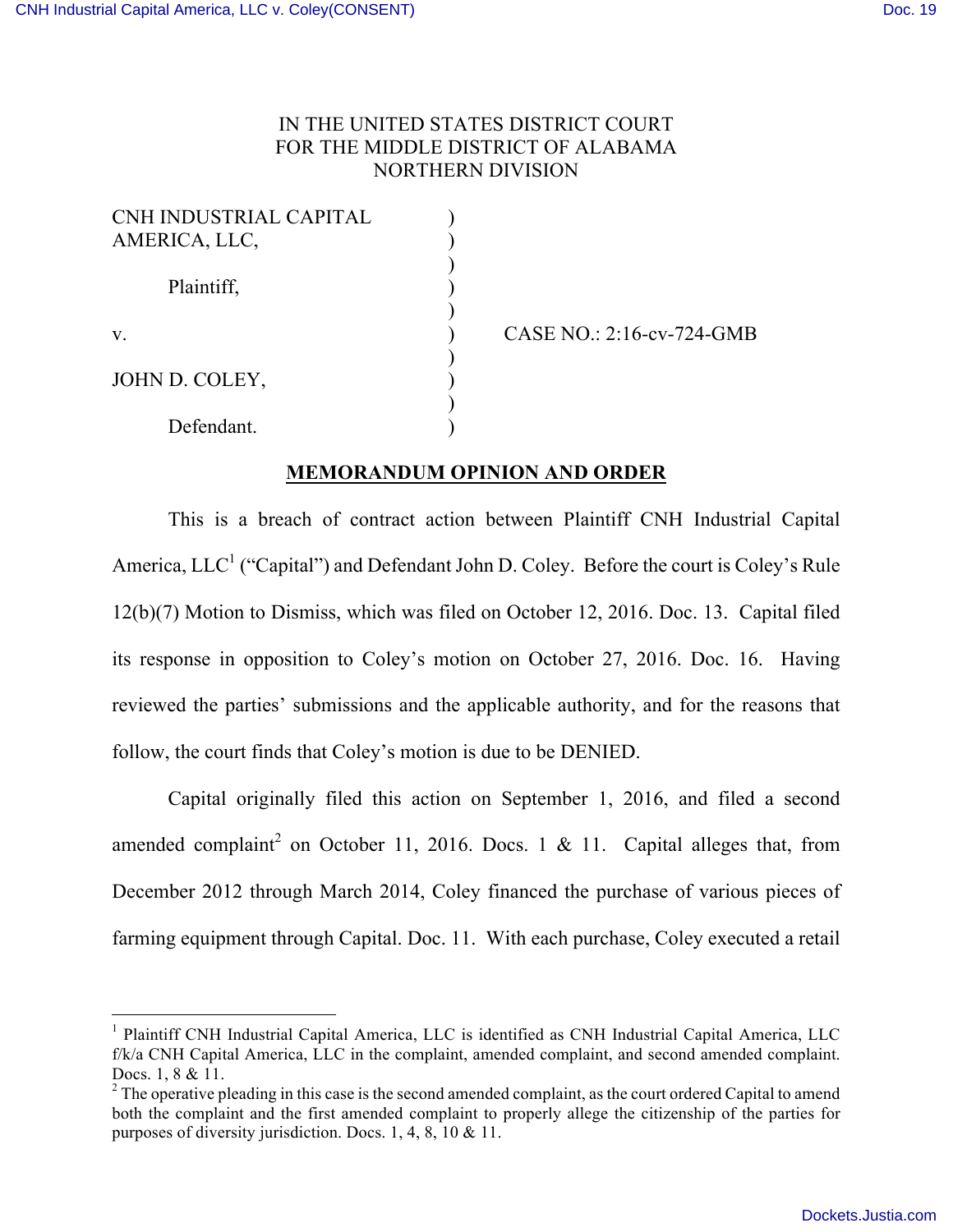installment sale contract and security agreement with Capital and also granted Capital a security interest in the financed equipment. Docs. 11 at  $\P$   $7-31$  & 11-1 to -13. Capital claims that Coley breached his contractual obligations by failing to pay the amounts due under each contract and that, as a result, Coley is liable for the accelerated amounts due under each contract or, alternatively, for immediate return of the collateral, plus interest, costs, expenses, late fees, and attorneys' fees. Doc. 11.

On October 12, 2016, Coley filed a Rule 12(b)(7) Motion to Dismiss. Doc. 13. In that motion, Coley argues that he already has a lawsuit pending in state court over the same equipment with H&R Agri-Power, Inc. ("H&R") and CNH Industrial America, LLC d/b/a Case IH Agriculture ("Industrial"), $3$  and that the instant action is therefore due to be dismissed under Rules 12(b)(7) and 19 of the Federal Rules of Civil Procedure for "non-feasible joinder of indispensable parties." Doc. 13.

H&R filed the state-court action against Coley in the Circuit Court of Lowndes County, Alabama on January 21, 2015, for the recovery of certain unpaid repair bills.<sup>4</sup> Doc. 16-1. Coley filed a counterclaim against H&R and a third-party complaint against Industrial for breach of express and implied warranties and negligent repairs. Doc. 16-2. Industrial was subsequently dismissed by consent of the parties. Doc. 16-3. On March 14, 2016, Coley amended his counterclaim against H&R to assert claims against Industrial for fraud, breach of implied and express warranties, negligence, and wantonness. Doc. 16-4.

 $3$  With respect to the purchased equipment, Coley's motion states that H&R was the dealer, Industrial was the manufacturer, and Capital financed the purchases. Doc. 13. The court also notes that Coley's motion references an Exhibit A, but no such exhibit was attached to the motion and, thus, no such exhibit was considered by the court. Doc. 13.

<sup>4</sup> This lawsuit is styled as *H&R Agri-Power, Inc. v. Coley*, Case No. 45-CV-2015-900005 (Circuit Court of Lowndes County, Ala.)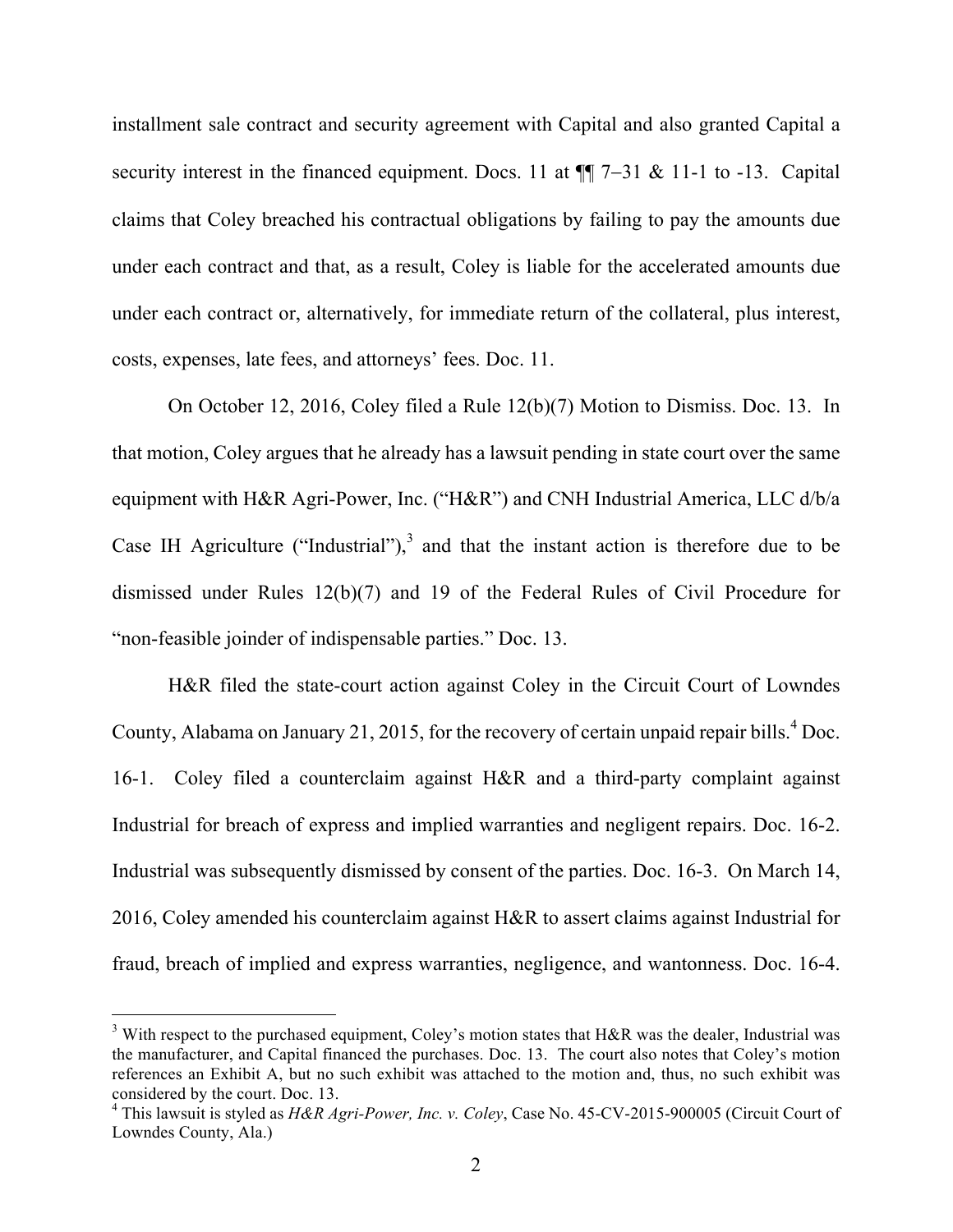Coley argues that the lawsuit before this court must be dismissed or transferred to Lowndes County so that he and Capital can join their respective claims in this case with those already pending in the state-court lawsuit. The court does not agree and finds that, for the reasons that follow, Coley's motion is due to be denied.

The basis of Coley's motion is Rule 12(b)(7) of the Federal Rules of Civil Procedure, which provides that a court may dismiss an action when the plaintiff fails to join a required and indispensable party and the defendant raises that defense by motion. *See* Fed. R. Civ. P. 12(b)(7). To determine whether a court should dismiss an action for failure to join a required and indispensable party, courts apply the criteria set forth in Federal Rule of Civil Procedure 19. *Challenge Homes, Inc. v. Greater Naples Care Ctr., Inc.*, 669 F.2d 667, 669 (11th Cir. 1982). "The burden is on the party raising the defense to show that the person who was not joined is needed for a just adjudication." *Barow v. OM Fin. Life Ins. Co.*, 2011 WL 2649987, at \*1–2 (M.D. Fla. July 6, 2011) (citing Am. *Gen. Life & Accident Ins. Co. v. Wood*, 429 F.3d 83, 92 (4th Cir. 2005)). In this case, that burden falls on Coley.

Rule 19 delineates a two-part inquiry for determining whether a party should be joined in an action. The first part of the inquiry requires the court to determine whether the party in question is necessary and can be feasibly joined under the Rule 19(a) factors. Fed. R. Civ. P. 19(a). Only after the court conducts this analysis and determines that a required party cannot feasibly be joined does the court continue to the second part of the inquiry, which asks whether the party in question (*i.e.*, a party who is required to but feasibly cannot be joined) is "indispensable" under the Rule 19(b) factors. Fed. R. Civ. P.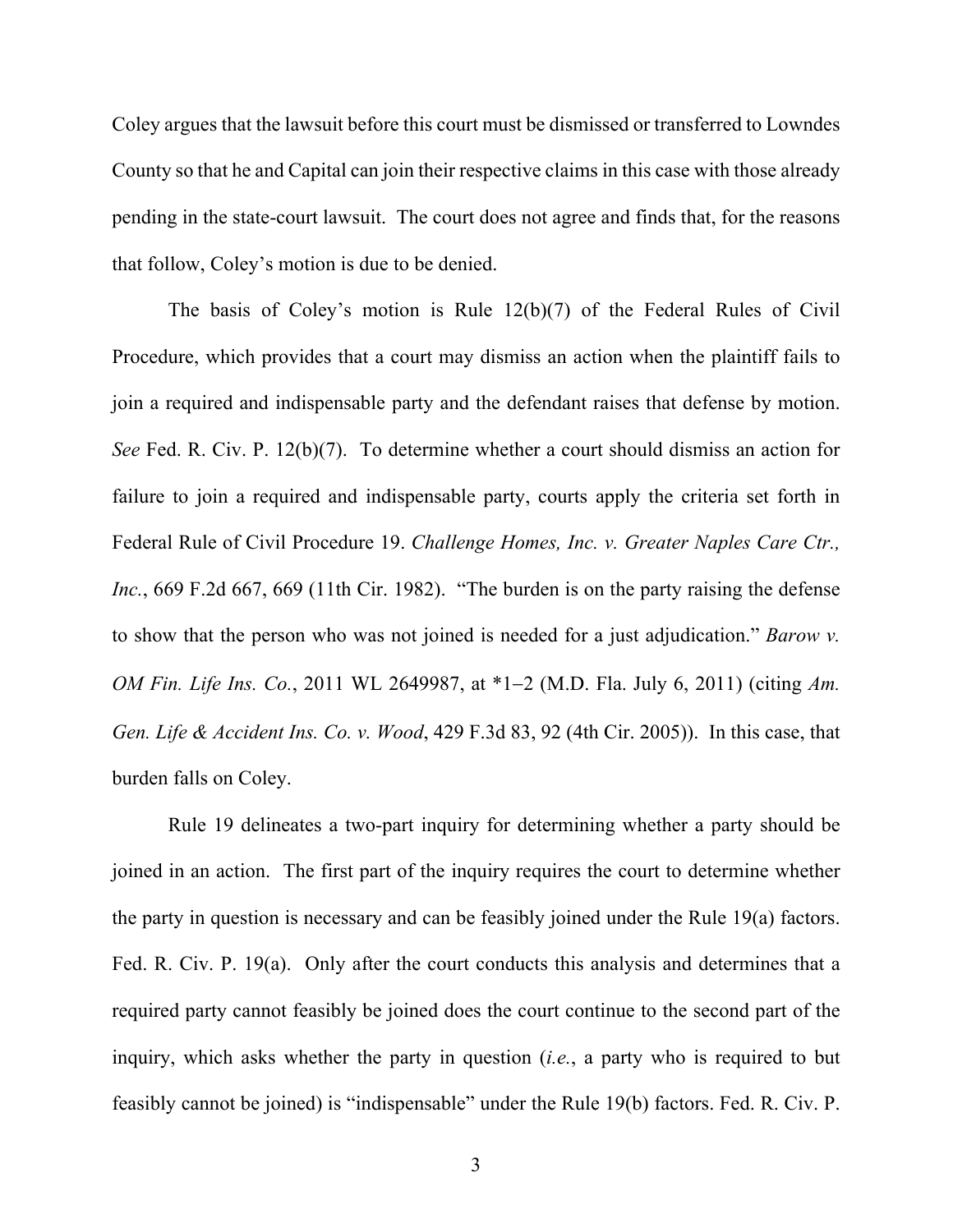19(b). In other words, the court must then determine whether, in equity and good conscience, the action should proceed among the existing parties in the required party's absence or should be dismissed. *Id.* 

Coley's motion makes no attempt to address the first part of the Rule 19 inquiry whether H&R and Industrial are required parties who can be feasibly joined.<sup>5</sup> Doc. 13.

Rule 19(a) states:

A person who is subject to service of process and whose joinder will not deprive the court of subject-matter jurisdiction must be joined as a party if:

- (A) in that person's absence, the court cannot accord complete relief among existing parties; or
- (B) that person claims an interest relating to the subject of the action and is so situated that disposing of the action in the person's absence may:
	- (i) as a practical matter impair or impede the person's ability to protect the interest; or
	- (ii) leave an existing party subject to a substantial risk of incurring double, multiple, or otherwise inconsistent obligations because of the interest.

As an initial matter, Coley's motion does not adequately demonstrate the citizenship of

H&R;<sup>6</sup> thus, the court is unable to determine whether H&R's joinder would deprive it of

subject-matter jurisdiction. Doc. 13. However, even if Coley had adequately demonstrated

 $<sup>5</sup>$  The court presumes that Coley is arguing that both H&R and Industrial are necessary and indispensable</sup> parties based on the analysis of the Rule 19(b) factors contained in Coley's motion, including his arguments that judgment in the absence of both Industrial and the dealer (*i.e.*, H&R) could lead to inconsistent judgments, that there is no way to shape his potential relief on his fraud claims without "the parties together," and that a judgment in this court on his fraud claims in the absence of Industrial and the dealer could affect his fraud claims in state court. Doc. 13.

<sup>6</sup> Industrial is alleged in the second amended complaint to be a citizen of Delaware and Wisconsin. Doc. 11 at ¶ 1(c). After independently reviewing the record, the only allegation the court could find shedding light on H&R's citizenship is an allegation that H&R is a Kentucky corporation (Doc. 16-1), but a corporation's place of incorporation alone is not sufficient to establish its citizenship for purposes of diversity jurisdiction. *See Bel-Bel Int'l Corp. v. Cmty. Bank of Homestead*, 162 F.3d 1101, 1106 (11th Cir. 1998) ("For purposes of diversity jurisdiction, a corporation is a 'citizen of any State by which it has been incorporated and of the State where it has its principal place of business."") (quoting  $28 \text{ U.S.C. }$  §  $1332(c)(1)$ ).